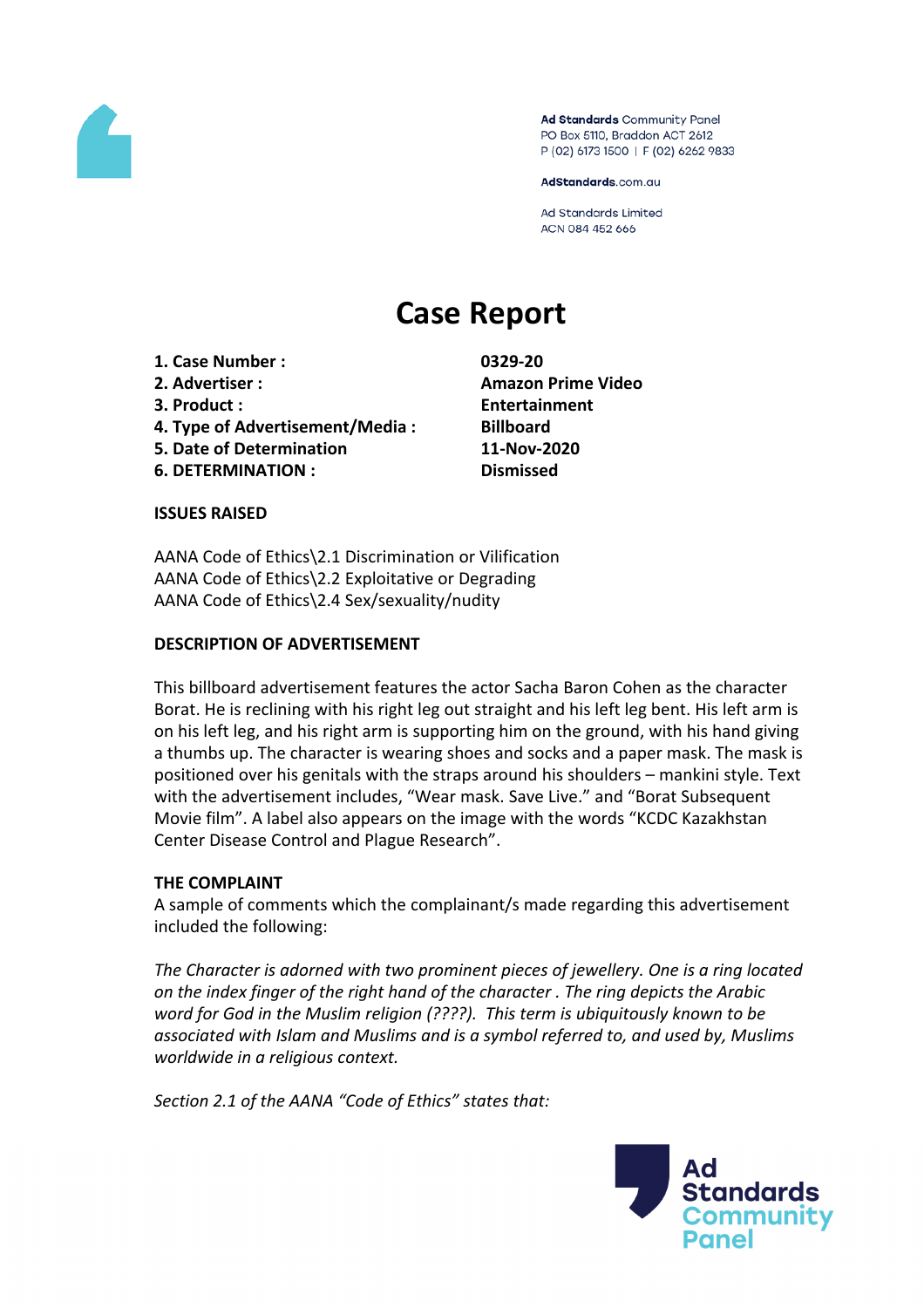

*Advertising or Marketing Communication shall not portray people or depict material in a way which discriminates against or vilifies a person or section of the community on account of race, ethnicity, nationality, gender, age, sexual preference, religion, disability, mental illness or political belief.*

*Section 2.2 of the AANA "Code of Ethics" states that:*

*Advertising or Marketing Communication shall not employ sexual appeal: (a) where images of Minors, or people who appear to be Minors, are used; or (b) in a manner which is exploitative or degrading of any individual or group of people.*

*Section 2.4 of the AANA "Code of Ethics" states that:*

*Advertising or Marketing Communication shall treat sex, sexuality and nudity with sensitivity to the relevant audience.*

*The AANA "Code of Ethics: Practice Note" provides that synonyms for the word vilification include humiliates, intimidates, incites hatred, contempt or ridicule. The depiction of Borat in the manner described above, clearly breaches the code.*

*These billboards are very offensive and in breach of the ANAA code of ethics. They are also liable to cause significant distress to members of the Australian Muslim and wider Arab community*

*Section 20C of the Anti-Discrimination Act 1977 NSW states that:*

*It is unlawful for a person, by a public act, to incite hatred towards, serious contempt for, or severe ridicule of, a person or group of persons on the ground of the race of the person or members of the group.*

*Your continued distribution of the Billboard breaches the above provision.*

*It is vulgar, crude and inappropriate for children to see such images in the public forum. There are other ways to advertise a movie without such distasteful and blatant nudity. As an adult, I don't wish to see such images on public billboards; let alone want my children to see them. I demand that these offensive posters and images be removed immediately.*

*There are posters at Transport train stations showing life size representations of Borat wearing only a face mask over his genitals. Many people are finding this offensive, however, more concerning is all the school children being subjected to this.If someone was to stand outside a school dressed like that they would be arrested and questioned to see if they were a paedophile.*

#### **THE ADVERTISER'S RESPONSE**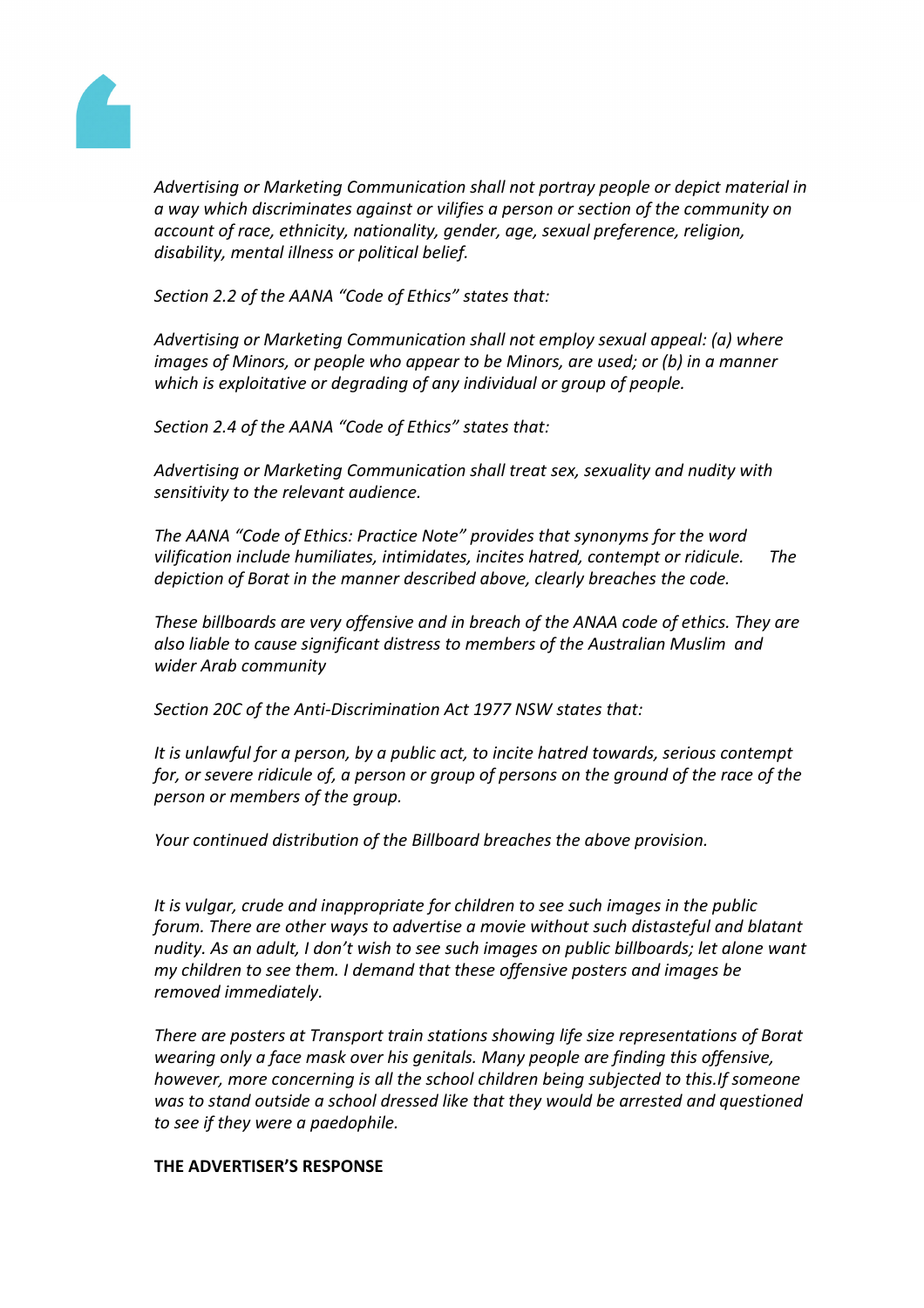

Comments which the advertiser made in response to the complainant/s regarding this advertisement include the following:

*The advertisement is a billboard for the film Borat Subsequent Moviefilm on Amazon Prime Video and it is compliant with each element of Section 2 of the Code, as detailed further below. This advertisement was sent in advance to AANA where it was found to be low risk of violating the code. The billboards have all been removed as of this date and will not be put up again in future.* 

*2.1: The advertisement does not discriminate or vilify anyone based on a protected class feature. The character of Borat is wearing a ring that the complaint alleges includes Arabic writing of the Muslim word for God. However, the ring is not prominently featured on the billboard, it is relatively small and is just being worn passively, there is no greater implication (in fact, the character of Borat is not known to be Muslim). For those who even noticed the ring or could make out any wording on it, the vast majority would not understand the writing on the ring to be a religious symbol associated with Islam. If anything, given the context, people that are familiar with the Borat character and see the billboard are likely to associate the text on the ring with the language of Kazakhstan.*

*2.2: The advertisement is not using any sexual appeal, and certainly not in a way that implicates minors or a specific group of people. The outfit the character is wearing (a "maskini" which is a bikini made out of a facemask, paired with socks and shoes) is a joke. Borat is well known as an outrageous, satirical character. Right above him it says "Wear Mask. Save Lives." which is clearly intended to point out that he's wearing the mask incorrectly in a funny way.*

*2.3: There is no portrayal of violence in the advertisement.* 

*2.4: There is no depiction of sex, sexuality or nudity in the advertisement. As noted above, the depiction of the character in the "maskini" is a joke and the maskini fully covers the genital area, including any public hair.* 

*2.5: There is no offensive or obscene language used in the advertisement.*

*2.6: The advertisement is not depicting material contrary to community standards on health and safety as the reference to wearing a mask and how Borat is wearing the mask is clearly intended to be a joke and the character is well known as an outrageous, satirical character.*

*2.7: The advertisement is clearly distinguishable as an advertisement for Borat Subsequent Moviefilm as it clearly identifies the film and includes a call to action to viewers that they can watch it on Prime Video.*

#### **THE DETERMINATION**

The Ad Standards Community Panel (the Panel) considered whether this advertisement breaches Section 2 of the AANA Code of Ethics (the Code).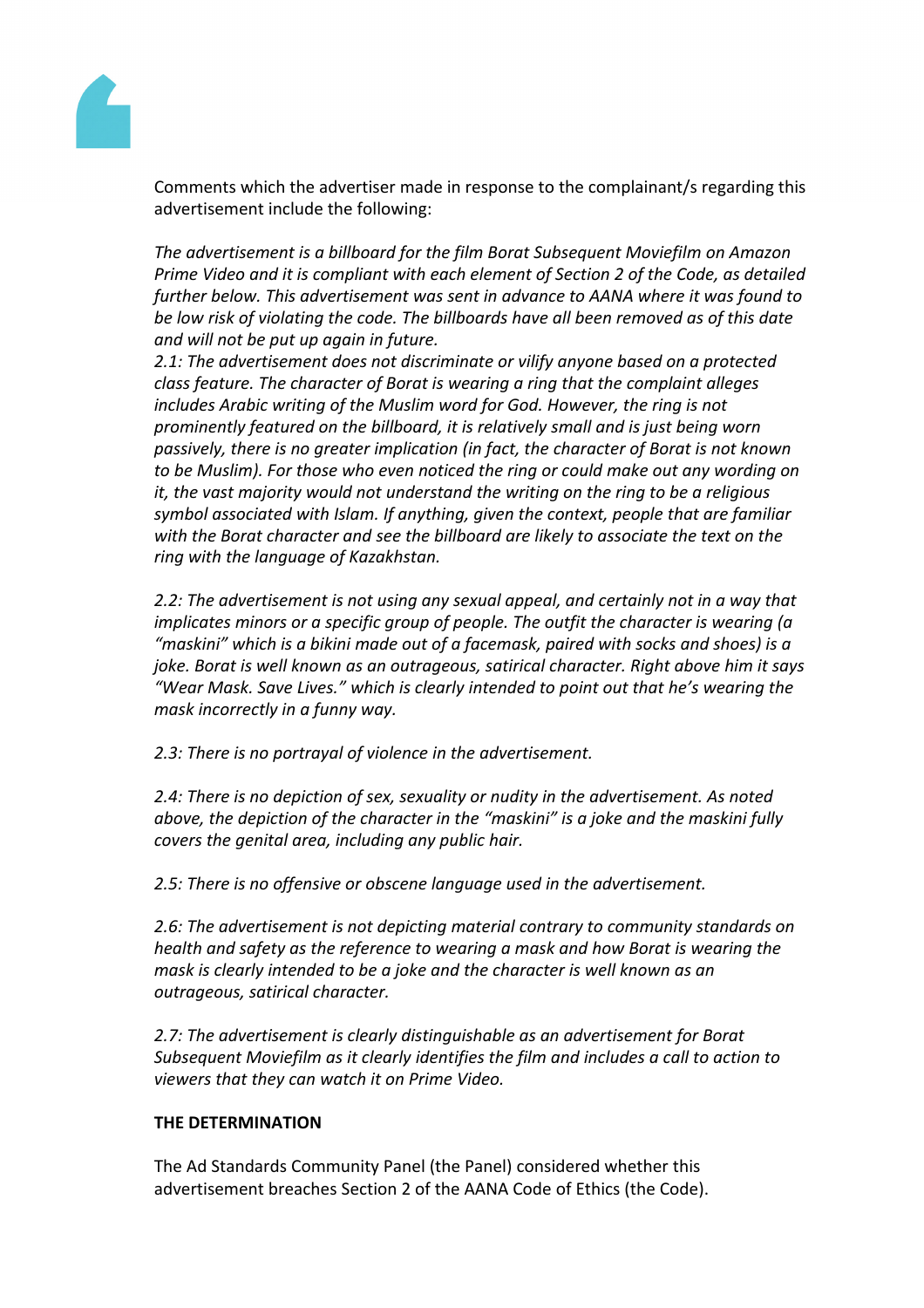

The Panel noted the complainants' concerns that the advertisement:

- Depicts the character wearing a ring which features the Arabic word for God in the Muslim religion and that this offensive and also liable to cause significant distress to members of the Australian Muslim and wider Arab community
- Features nudity and is inappropriate in a medium seen by children

The Panel viewed the advertisement and noted the advertiser's response.

**Section 2.1: Advertising or Marketing Communication shall not portray people or depict material in a way which discriminates against or vilifies a person or section of the community on account of race, ethnicity, nationality, gender, age, sexual preference, religion, disability, mental illness or political belief.**

The Panel noted the AANA Practice Note which provides guidance on the meaning of:

- Discrimination unfair or less favourable treatment
- Vilification humiliates, intimidates, incites hatred, contempt or ridicule
- Religious views a person's belief or non-belief in a faith or system of worship

# **Does the advertisement portray material in a way which discriminates against or vilifies a person on account of religion?**

The Panel noted the complainants' concern that the advertisement depicts the character wearing a ring which features the Arabic word for God in the Muslim religion and that this offensive and also liable to cause significant distress to members of the Australian Muslim and wider Arab community.

The Panel noted the advertiser's response that the ring is a small part of the image which would not be noticed by most people viewing the advertisement.

The Panel considered that the man was wearing the jewellery as part of his character and its use would not identify the character as Muslim to most people viewing the advertisement.

The Panel acknowledged that some Muslim people would be uncomfortable with the Arabic word for Allah being depicted in an advertisement which also featured a man wearing only a mask. However, the Panel considered the use of the ring in itself did not amount to a depiction which suggested that Muslim people were deserving of unfair or less favourable treatment, or which humiliates, intimidates, incites hatred, contempt or ridicule of a person on the basis of their religion.

# **Section 2.1 conclusion**

Finding that the advertisement did not portray material in a way which discriminates against or vilifies a person or section of the community on account of religion, the Panel determined that the advertisement did not breach Section 2.1 of the Code.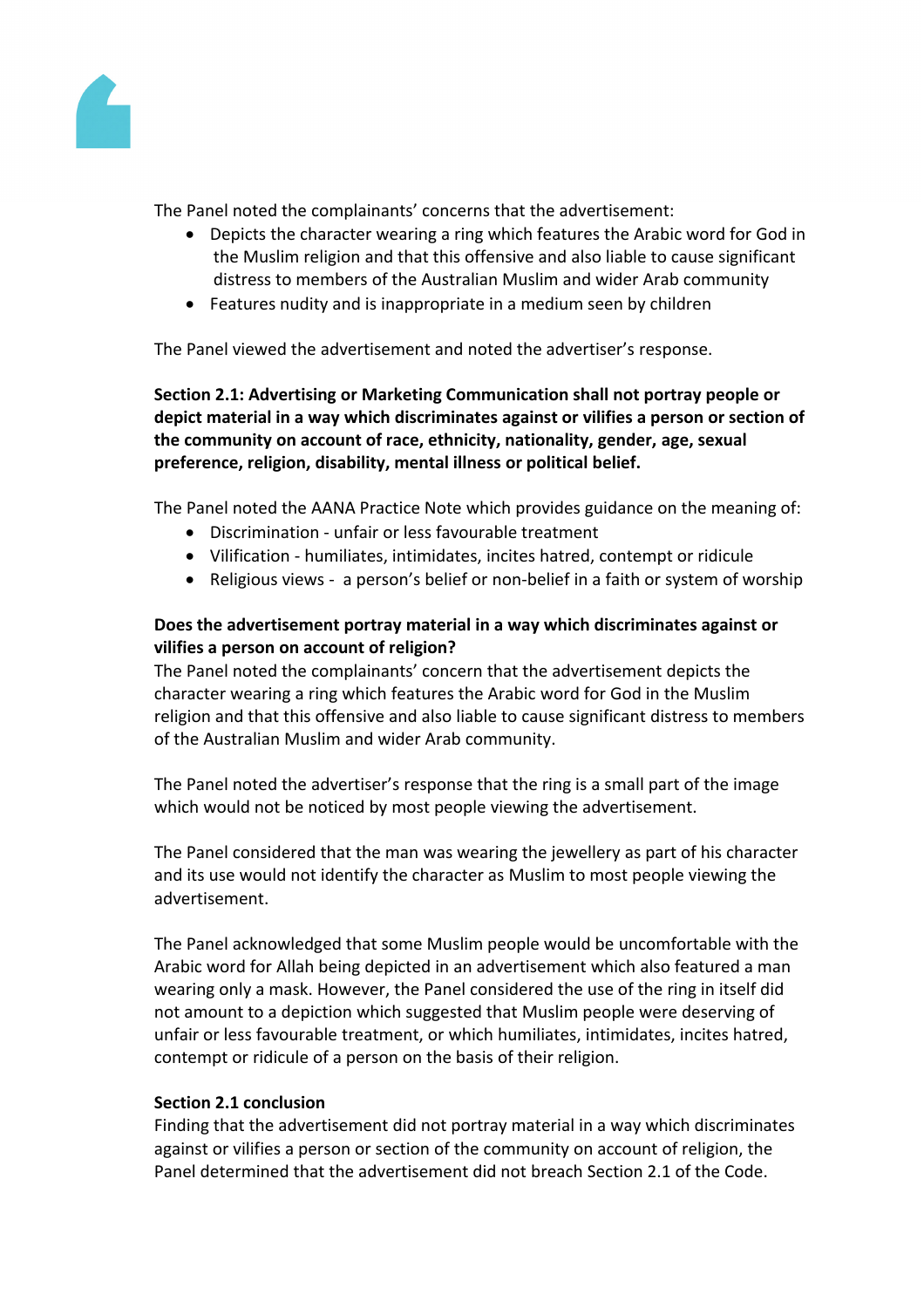

# **Section 2.2: Advertising or marketing communications should not employ sexual appeal in a manner which is exploitative or degrading of any individual or group of people.**

The Panel noted the AANA Practice Note which provides guidance on the meaning of the terms exploitative and degrading:

*Exploitative - (a) taking advantage of the sexual appeal of a person, or group of people, by depicting them as objects or commodities; or (b) focussing on their body parts where this bears no direct relevance to the product or service being advertised. Degrading – lowering in character or quality a person or group of people.*

#### **Does the advertisement use sexual appeal?**

The Panel noted the advertisement featured a man in a reclining position wearing only a mask. The Panel considered that while the character may have been parodying a sexual pose, the overall advertisement was humorous rather than sexualised.

The Panel considered that the advertisement did not employ sexual appeal.

# **Section 2.2 conclusion**

Finding that the advertisement did not employ sexual appeal the Panel determined that the advertisement did not breach Section 2.2 of the Code.

## **Section 2.4: Advertising or Marketing Communications shall treat sex, sexuality and nudity with sensitivity to the relevant audience.**

The Panel noted the Practice Note for the Code states:

"Images which are not permitted are those which are highly sexually suggestive and inappropriate for the relevant audience. Explicit sexual depictions in marcomms, particularly where the depiction is not relevant to the product or service being advertised, are generally objectionable to the community and will offend Prevailing Community Standards."

#### **Does the advertisement contain sex?**

The Panel considered whether the advertisement contained sex. The Panel noted the dictionary definition of sex most relevant to this section of the Code of Ethics is 'sexual intercourse; sexually stimulating or suggestive behaviour.' (Macquarie Dictionary 2006).

The Panel considered that the man in the advertisement was alone and not interacting with anyone else or engaging in any sexual activity.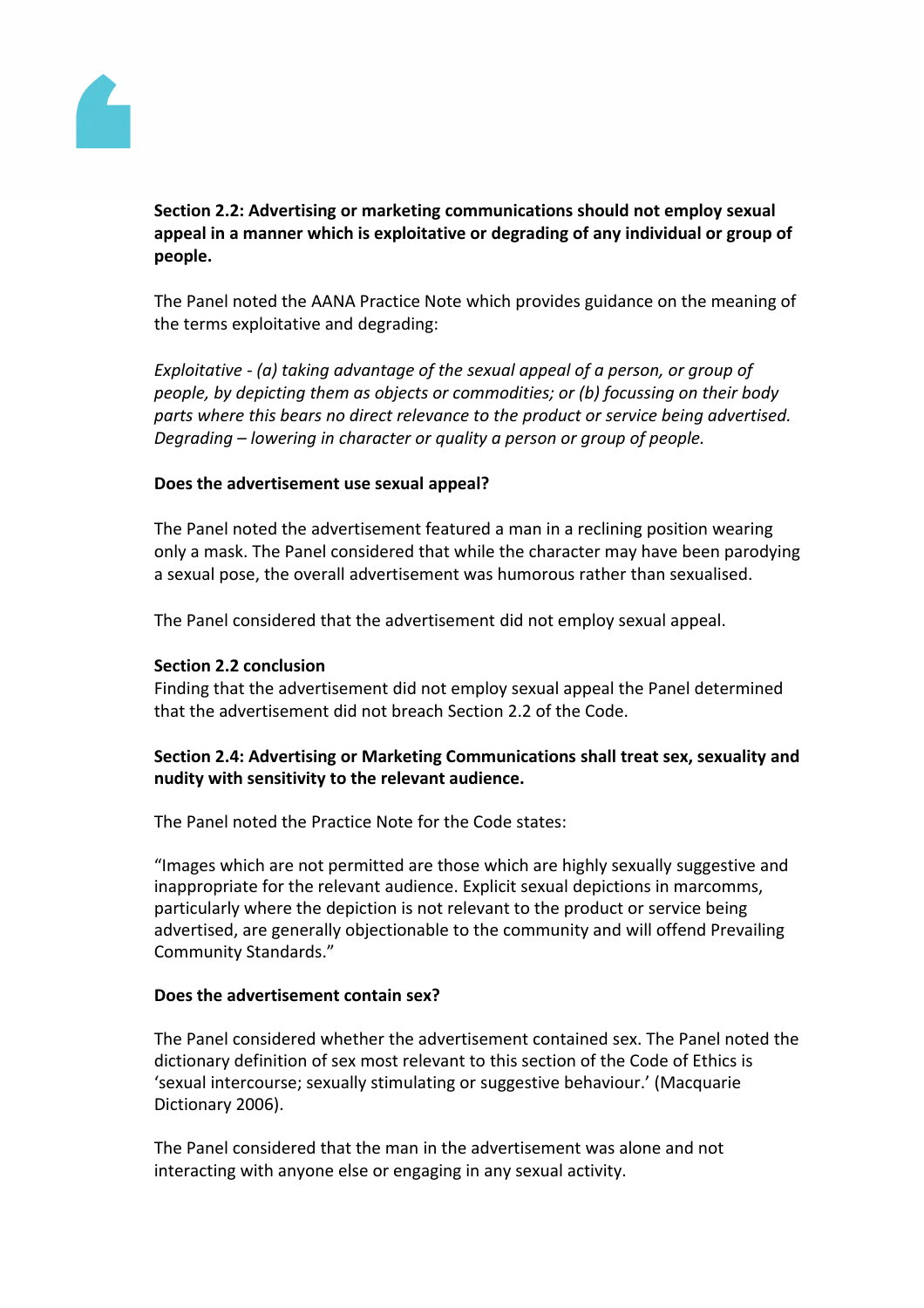

The Panel determined that the advertisement did not contain sex.

## **Does the advertisement contain sexuality?**

The Panel noted the definition of sexuality includes 'sexual character, the physical fact of being either male or female; The state or fact of being heterosexual, homosexual or bisexual; sexual preference or orientation; one's capacity to experience and express sexual desire; the recognition or emphasising of sexual matters'. The Panel noted that the use of male or female actors in an advertisement is not by itself a depiction of sexuality.

The Panel noted that the advertisement featured a man in a reclining position wearing only a mask. The Panel considered that while the character may have been parodying a sexual pose, the overall advertisement was humorous rather than sexualised. The Panel considered that the language in the advertisement was not sexualised an the man's actions weren't sexual. The Panel considered that the advertisement did not contain sexuality.

## **Does the advertisement contain nudity?**

The Panel noted that the dictionary definition of nudity includes 'something nude or naked', and that nude and naked are defined to be 'unclothed' and includes something 'without clothing or covering'.

The Panel noted that the man was depicted wearing a mask in the style of a mankini. The Panel considered that although his genitals were covered, the rest of his body was unclothed and the advertisement did contain nudity.

#### **Is the nudity treated with sensitivity to the relevant audience?**

The Panel considered the meaning of 'sensitive' and noted that the definition of sensitive in this context can be explained as indicating that 'if you are sensitive to other people's needs, problems, or feelings, you show understanding and awareness of them.' (https://www.collinsdictionary.com/dictionary/english/sensitive).

The Panel considered that the requirement to consider whether sexual suggestion is 'sensitive to the relevant audience' requires them to consider who the relevant audience is and to have an understanding of how they might react to or feel about the advertisement – the concept of how subtle sexual suggestion is or might be is relevant to the Panel considering how some sections of the community, such as children, might perceive the advertisement.

The Panel noted that the advertisement was a billboard and the relevant audience was therefore likely to be broad and include children.